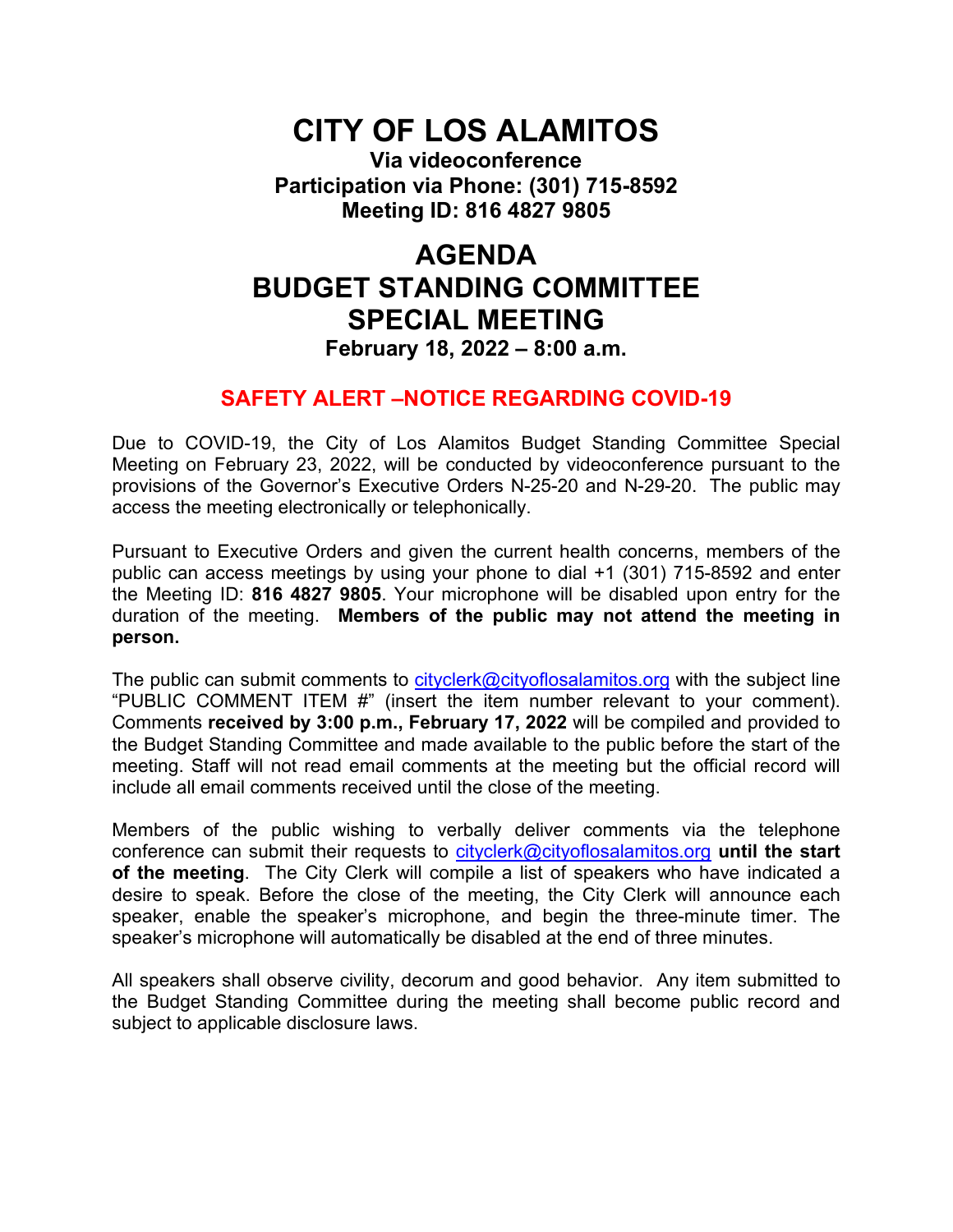#### **NOTICE TO THE PUBLIC**

This Agenda contains a brief general description of each item to be considered. Except as provided by law, action or discussion shall not be taken on any item not appearing on the agenda. Supporting documents, including staff reports, are available for on the City's website at [www.cityoflosalamitos.org](http://www.cityoflosalamitos.org/) once the agenda has been publicly posted.

Any written materials relating to an item on this agenda submitted after distribution of the agenda packet are available for public inspection on the City's website at [www.cityoflosalamitos.org.](http://www.cityoflosalamitos.org/)

It is the intention of the City of Los Alamitos to comply with the Americans with Disabilities Act (ADA) in all respects. If, as an attendee, or a participant at this meeting, you will need special assistance beyond what is normally provided, please contact the City Clerk's Office at (562) 431-3538, extension 220, 48 hours prior to the meeting so that reasonable arrangements may be made.

### **1. CALL TO ORDER**

### **2. ROLL CALL**

Mayor Hasselbrink Council Member Chirco

### **3. CONSENT CALENDAR**

### **A. Findings Required by AB 361 For Continued Use of Teleconferencing for Meetings**

For the Budget Standing Committee to continue to have the option to meet via teleconference during the pandemic, AB 361 requires the Budget Standing Committee to make specific findings at least every thirty (30) days.

Recommendation:

- a. A state of emergency has been proclaimed by California's Governor due to the COVID-19 pandemic, and continues to be in effect;
- b. The Budget Standing Committee has reconsidered the circumstances of the state of emergency; and
- c. State and local officials continue to recommend measures to promote social distancing to slow the spread of COVID-19.

### **4. ADJOURNMENT**

I hereby certify under penalty of perjury under the laws of the State of California, that the foregoing Agenda was posted at Los Alamitos City Hall, 3191 Katella Ave. and available on the City's website, [www.cityoflosalamitos.org,](http://www.cityoflosalamitos.org/) not less than 24 hours prior to the meeting.

Windmera Quintanar, MMC

City Clerk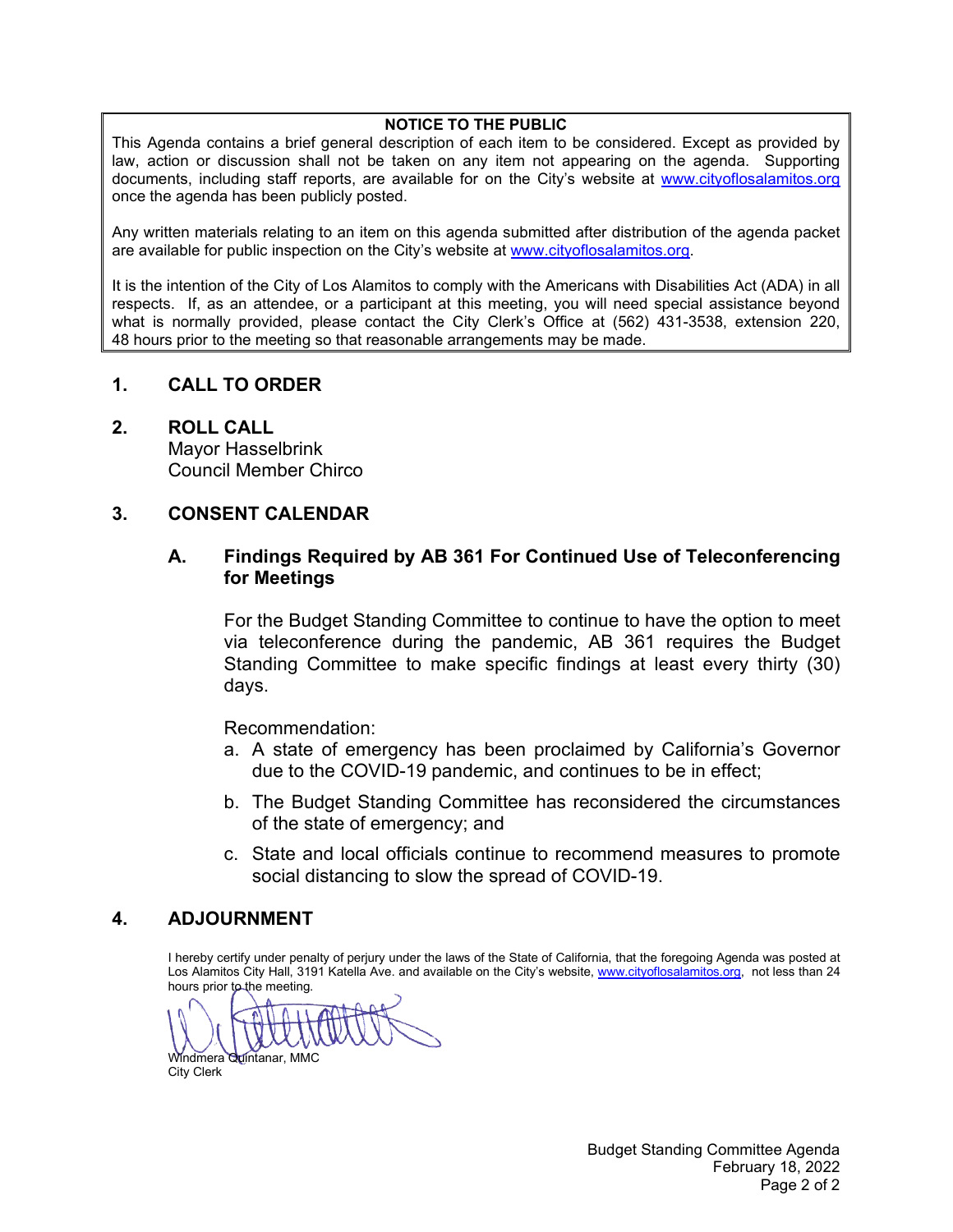# **City of Los Alamitos** BUDGET STANDING COMMITTEE AGENDA REPORT

## **MEETING DATE: February 18, 2022 ITEM NUMBER: 3A**

**To: Budget Standing Committee Members**

**From: Craig Koehler, Finance Director**

**Subject: Findings Required by AB 361 for the Continued Use of Teleconferencing for Meetings**

### **SUMMARY**

For the Budget Standing Committee to continue to have the option to meet via teleconference during the pandemic, AB 361 requires the Budget Standing Committee to make specific findings at least every thirty (30) days.

### **RECOMMENDATION**

Make the following findings by a majority vote of the Budget Standing Committee:

- a. A state of emergency has been proclaimed by California's Governor due to the COVID-19 pandemic, and continues to be in effect;
- b. The Budget Standing Committee has reconsidered the circumstances of the state of emergency; and
- c. State and local officials continue to recommend measures to promote social distancing to slow the spread of COVID-19.

### **BACKGROUND**

Assembly Bill 361 (AB 361) was signed into law by the Governor on September 16, 2021. A portion of AB 361 enacted amendments to California Government Code section 54953 regarding teleconference meetings. Those amendments authorize local agencies, like the City, to continue to conduct meetings by teleconference<sup>[1](#page-2-0)</sup> during a Governor-proclaimed state of emergency<sup>[2](#page-2-1)</sup> provided that certain findings are made by the legislative body, and

<span id="page-2-0"></span><sup>&</sup>lt;sup>1</sup> A "teleconference" occurs for purposes of AB 361 whenever one or more members of the Budget Standing Committee connect to a Budget Standing Committee meeting via electronic means. Thus, even if one member of the Budget Standing Committee meet in person, if the other joins the meeting via Zoom, the meeting will be a teleconference meeting that must be conducted in accordance with the requirements of AB 361.

<span id="page-2-1"></span><sup>2</sup> For purposes of AB 361 "…'state of emergency' means a state of emergency proclaimed pursuant to Section 8625 of the California Emergency Services Act…" Cal. Gov't Code Sec. 54953(e)(4). Section 8265 of CESA in turn refers to a state of emergency proclaimed by the Governor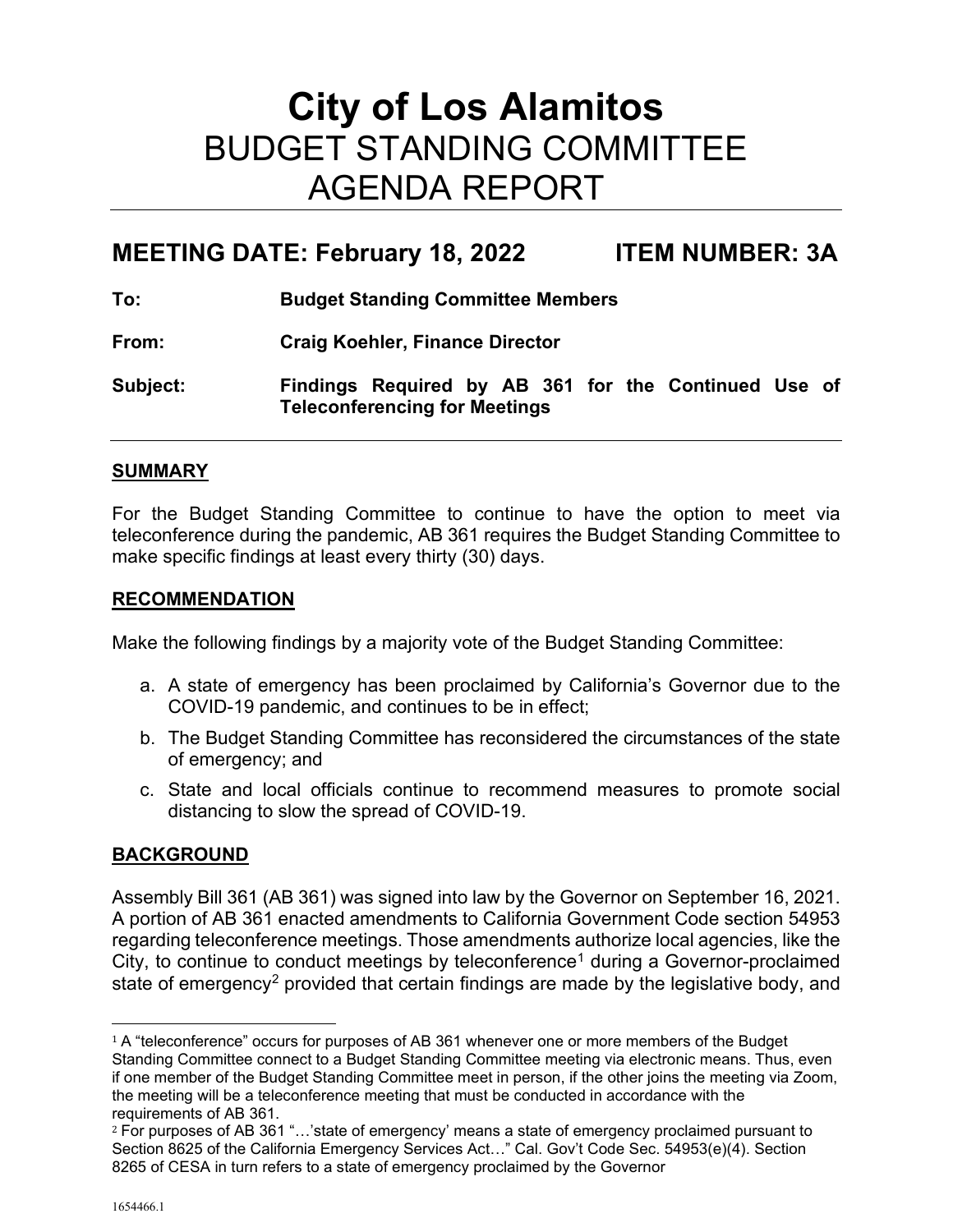provided that certain procedural requirements are met regarding public access to the meetings.

A new requirement in AB 361 requires specific findings be reaffirmed at least every thirty (30) days in order for the Budget Standing Committee to continue to have the option for one (1) or more of its members to use teleconferencing.

### **DISCUSSION**

### Required Findings

The teleconference provisions in AB 361 may only be utilized as long as a Governorproclaimed state of emergency remains active, or while state or local officials have recommended measures to promote social distancing. When either of those is the case (both are true at this time), then in order to continue to teleconference using the new provisions of AB 361, the Budget Standing Committee must make the following findings by majority vote every 30 days:

(A) The Budget Standing Committee has reconsidered the circumstances of the state of emergency; and

- (B) Either of the following circumstances exist:
	- (i) The state of emergency continues to directly impact the ability of the members to meet safely in person; or
	- (ii) State or local officials continue to impose or recommend measures to promote social distancing<sup>3</sup>.

To comply with that requirement, the recommended action would have the Budget Standing Committee find each of the following:

- a. A state of emergency has been proclaimed by California's Governor due to the COVID-19 pandemic, and continues to be in effect;
- b. The Budget Standing Committee has reconsidered the circumstances of the state of emergency; and
- c. State and local officials continue to recommend measures to promote social distancing to slow the spread of COVID-19.

### The "Every 30 Days Thereafter" Requirement

As noted above, AB 361 findings must be made "no later than 30 days after teleconferencing for the first time pursuant to [AB 361], and every 30 days thereafter…"

<span id="page-3-0"></span><sup>3</sup> Cal Gov't Code Sec. 54953(e)(3)